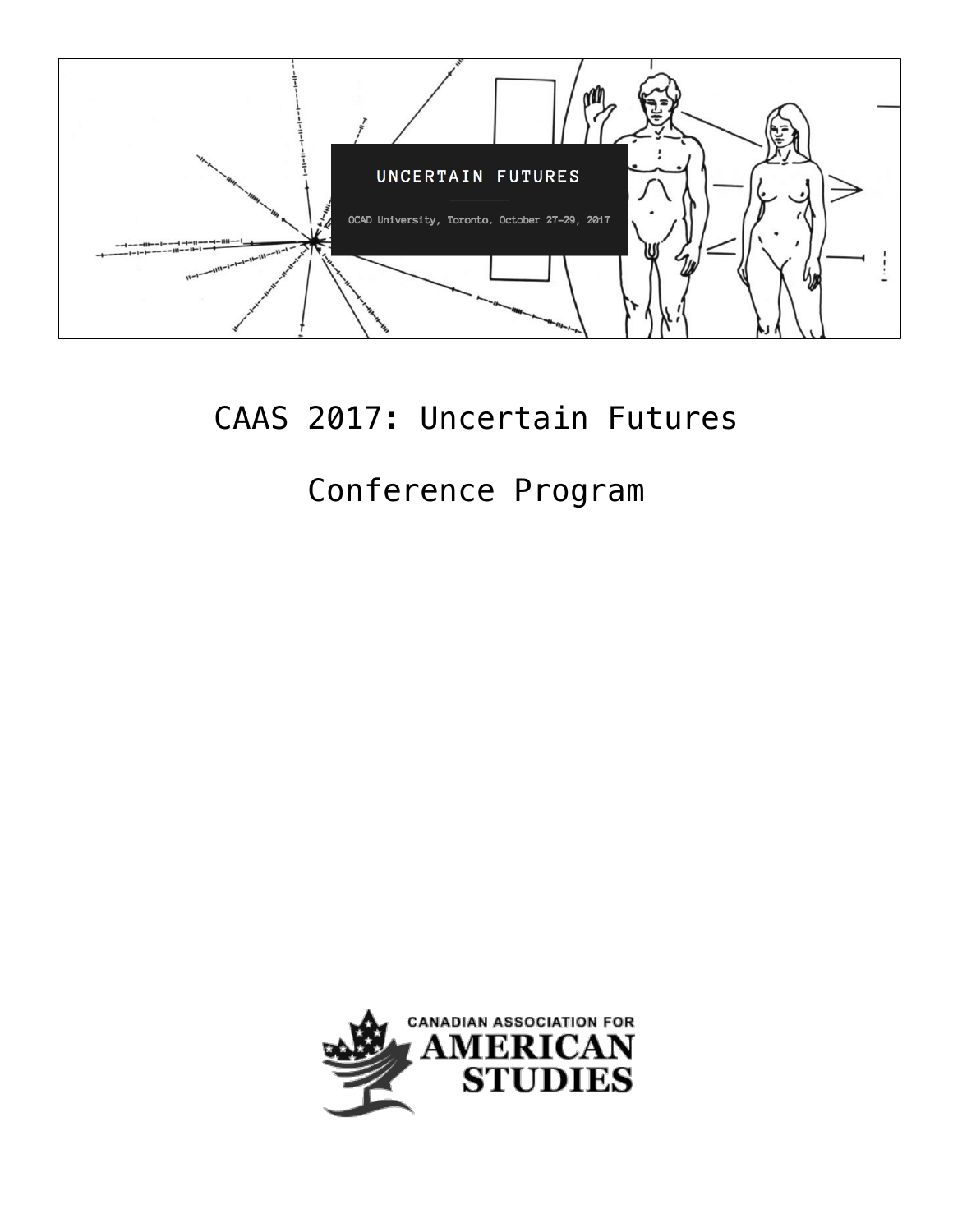### Conference Program Overview

FRIDAY, October 27<sup>th</sup>

| $8:00AM - 9:00AM$ :      | Registration (Room 187)                                        |
|--------------------------|----------------------------------------------------------------|
| $9:00AM - 10:30AM:$      | Session One                                                    |
| $10:30AM - 10:45AM$ :    | Coffee & Snacks (Room 187)                                     |
| $10:45AM - 12:15PM:$     | Session Two                                                    |
| $12:15PM - 1:30PM:$      | Lunch (Room 187 & Room 190)<br>CAAS Executive Lunch (Room 642) |
| $12:45PM - 1:15PM:$      | Screening of Lunar Schism (Room 190)                           |
| $1:30PM - 3:00PM$ :      | Session Three                                                  |
| $3:00PM - 3:15PM:$       | Coffee & Snacks (Room 187)                                     |
| $3:15PM - 4:45PM:$       | Session Four                                                   |
| $5:00PM - 6:00PM:$       | CAAS Reception (Room 187)                                      |
| $6:15PM - 7:45PM:$       | Virginia J. Rock Plenary (Room 190): Elizabeth Freeman         |
|                          | SATURDAY, October 28 <sup>th</sup>                             |
| $8:00AM - 9:00AM$ :      | Registration (Room 187)                                        |
| $9:00AM - 10:30AM:$      | Session Five                                                   |
| $10:30$ AM $- 10:45$ AM: | Coffee & Snacks (Room 187)                                     |
| $10:45AM - 12:15PM:$     | Session Six                                                    |
| $12:15PM - 1:30PM:$      | Lunch & CAAS AGM (Room 187 & Room 190)                         |
| $1:30PM - 3:00PM$ :      | Session Seven                                                  |
| $3:00PM - 3:15PM:$       | Coffee & Snacks (Room 187)                                     |
| $3:15PM - 4:45PM:$       | Session Eight                                                  |
| $5:00PM - 6:00PM:$       | CAAS Reception (Room 187)                                      |
| $6:15PM - 7:45PM:$       | Robert White Plenary (Room 190): Ramzi Fawaz                   |
|                          | SUNDAY, October 29 <sup>th</sup>                               |
| $8:00AM - 9:00AM$ :      | Registration (Room 187)                                        |
| $9:00AM - 10:30AM:$      | Session Nine                                                   |
| $10:30AM - 10:45AM$ :    | Coffee & Snacks (Room 187)                                     |
| $10:45AM - 12:15PM:$     | Session Ten                                                    |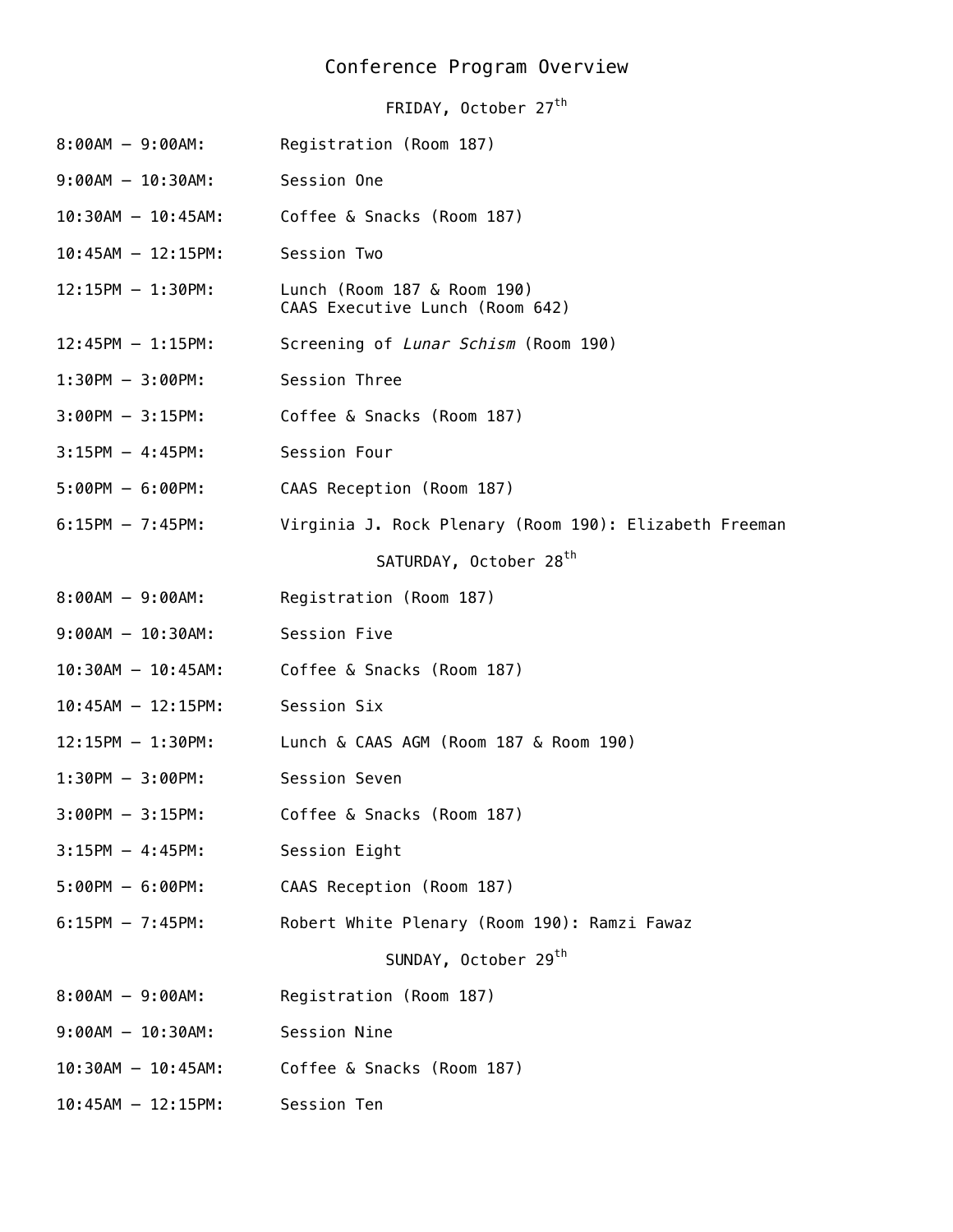Note: All conference events will take place at OCAD University's main campus building (100 McCaul Street).

OCAD University acknowledges the ancestral and traditional territories of the Mississaugas of the New Credit, the Haudenosaunee, the Anishinaabe, and the Huron-Wendat, who are the original owners and custodians of the land on which we stand and create.

FRIDAY, October 27<sup>th</sup>

8:00AM – 9:00AM: Registration (Room 187)

9:00AM – 10:30AM: Session One

Session 1A (Room 284): The End of the World (As We Know It)

- Moderator: Lindsey Banco (Saskatchewan)
- Adam Beardsworth (MUN Grenfell) "Nuclear Past, Nuclear Future: Poetics of Oblivion from the Cold War to Post-Trump"
- Michael Epp (Trent) "Fantasies of Full Employment: Zombies, Video Games, and Violent Labor"
- Samuel Rowland (Waterloo) "The Atomic Bomb in the Garden: Manifest Destiny and the Post-Nuclear Frontier in Fallout 4"

Session 1B (Room 264): L.A.'s Uncertain Futures

- Moderator: Peter Brown (Mount Allison)
- Susan Ingram (York) "Made in Downtown L.A.: Utopia, Dystopia, and the Appeal of the American Apparel Decade"
- Markus Reisenleitner (York) "Do Androids Dream of Going Surfing? Silicon Beach and L.A.'s Countercultural Urban Imaginaries"
- Elena Siemens (Alberta) "Interstate 10: Snapshots of an Uncertain Future"

Session 1C (Room 544): Uncertain Fictions

- Moderator: Rita Bode (Trent)
- Rita Bode (Trent) "'By reinventing culture, they were reinventing themselves:' Art as Intervention in Bodega Dreams"
- Sarah Howden (UNB) "The Postmodern Frontier and Paradoxical Progress in Joan Didion's Democracy"

10:30AM – 10:45AM: Coffee & Snacks (Room 187)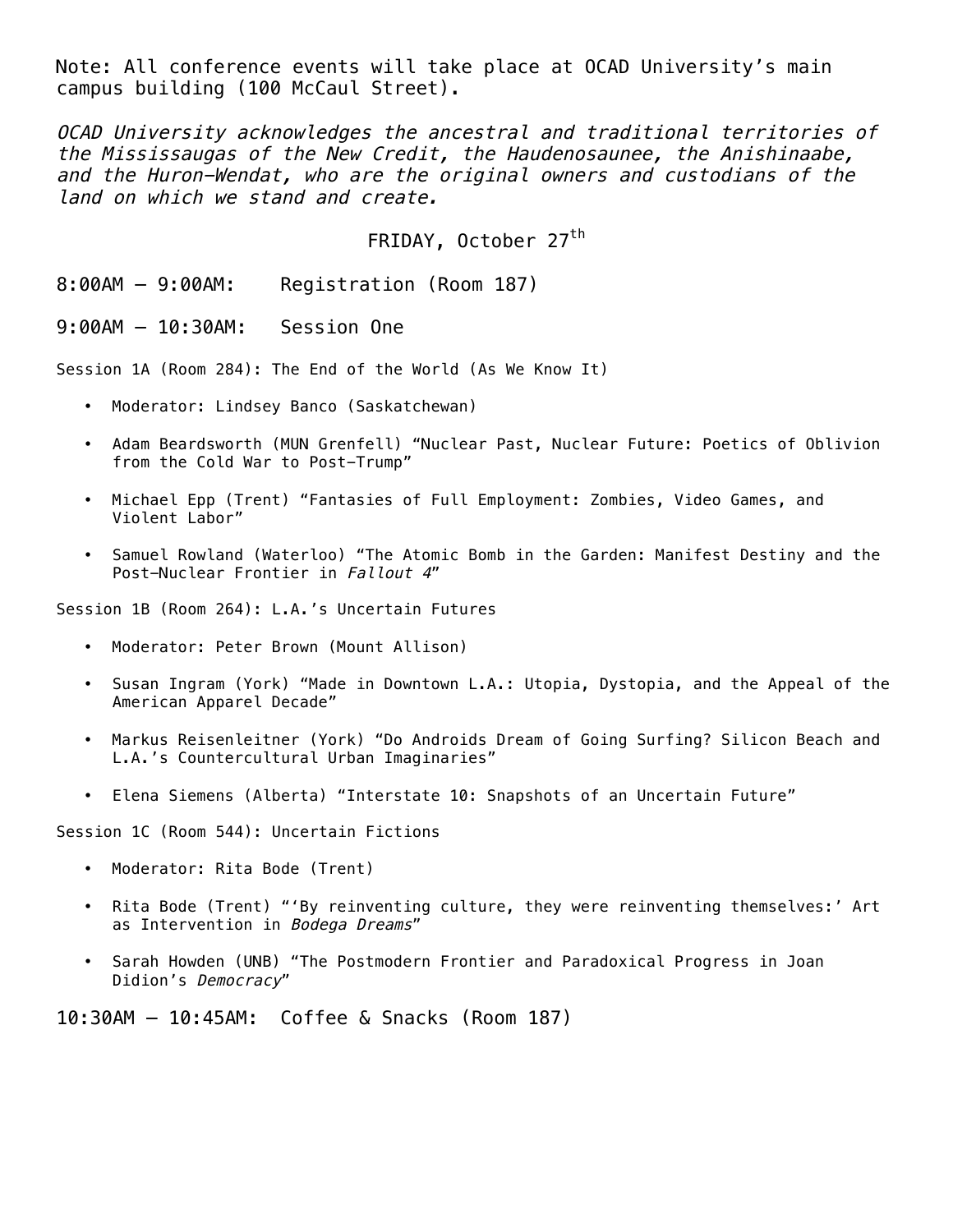#### 10:45AM – 12:15PM: Session Two

Session 2A (Room 284): Past and Future Borders

- Moderator: Jennifer Andrews (UNB)
- Jennifer Andrews (UNB) "The Missionary Position: The American Roots of Northrop Frye's Peaceable Kingdom"
- Jennifer Harris (Waterloo) "Digging up the Legacy: Black Writing on the Border"
- Alyssa MacLean (Western) "Build That Wall? Contemporary Rhetorics of Canada-US Border-Crossing"

Session 2B (Room 264): Screening the Future: Speculative Film and Television

- Moderator: Hermínia Sol (University of Lisbon)
- David Huebert (Western) "Sex After The Human: Ex Machina, Extinction Panic, and The Fantasy of the Designer"
- Reginald Khokher (York) "'None of That Non-Interference Crap': The War on Terror and Star Trek in the age of George W. Bush"
- Leigh McKagen (Virginia Tech) "Imagining Imperial Futures: Examining Spaceships as Global Cities in Contemporary Science Fiction Television"

Session 2C (Room 544): Subjects and Surveillance

- Moderator: Ross Bullen (OCAD)
- Kim Nguyen (Waterloo) "Neoliberal Love, Power Couples, and Surveillance in Gossip Girl"
- Mary Eileen Wennekers (OCAD) "Black Mirror: The Subject, Mediation, and Ethics"
- Julia M. Wright (Dalhousie) "Who Watches the Microwaves?: Technology and the Gothic State"
- 12:15PM 1:30PM: Lunch (Room 187 & Room 190) CAAS Executive Lunch (Room 642)
- 12:45PM 1:15PM: Screening of Lunar Schism (Room 190)

Special Session (Room 190): Screening of Lunar Schism (dir. JL Whitecrow, 2017)

• Film screening (8 minutes) followed by an interview with JL Whitecrow.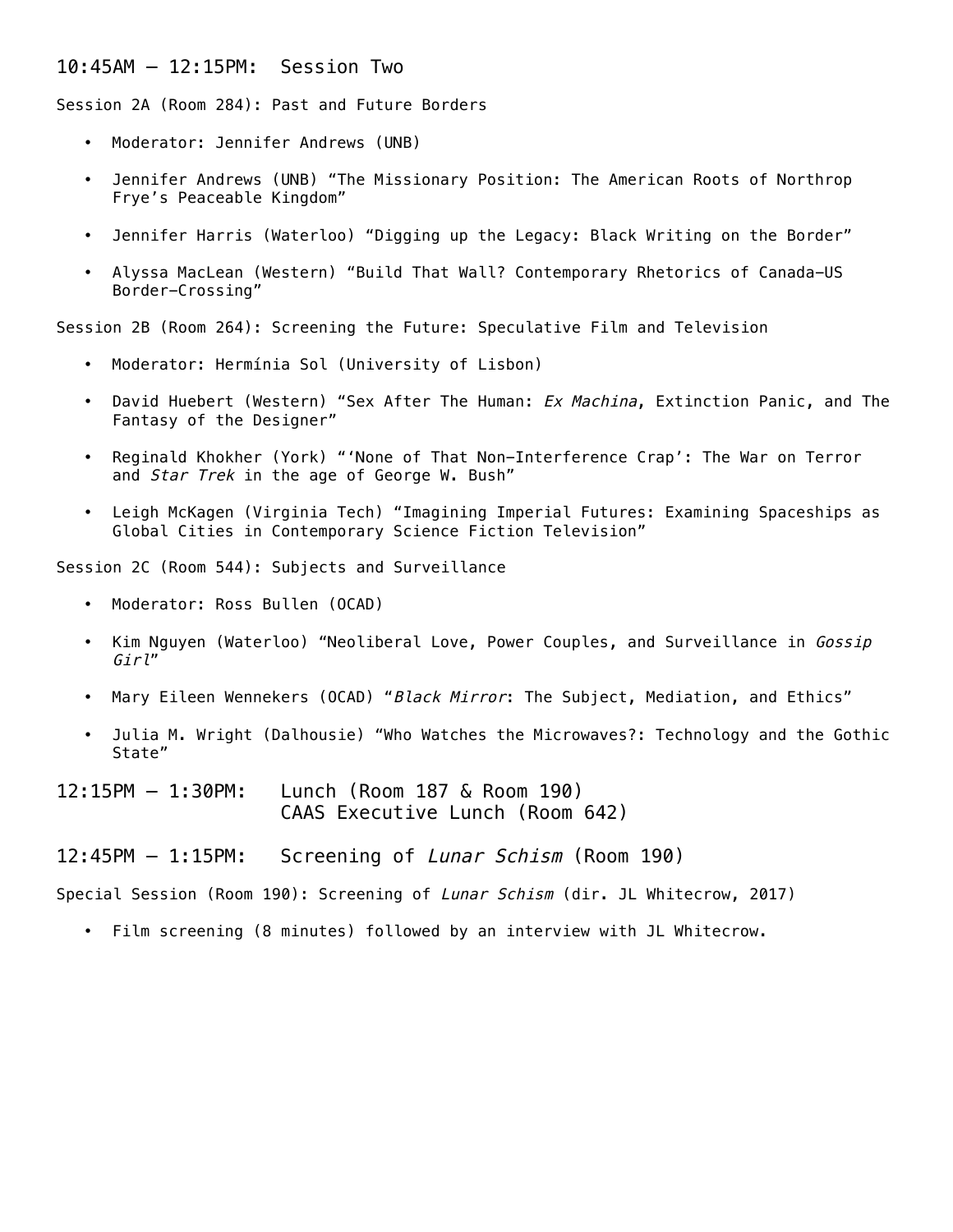#### 1:30PM – 3:00PM: Session Three

Session 3A (Room 284): Future's Pasts I

- Moderator: Jennifer Harris (Waterloo)
- Marc Egnal (York) "Revisioning American Literary Nationalism"
- Adam Lewis (Boston College) "Emigration Literature, U.S. Empire, and the Figure of the Black British Soldier"
- Sandra Tomc (UBC) "Cheap Poe"

Session 3B (Room 264): The Future of Love

- Moderator: Mary Eileen Wennekers (OCAD)
- Meryl Borato (Independent Scholar) "Performing Love: Karen Finley's Temporary Communities"
- Ania Malinowska (University of Silesia) "Feelings without Organs: Post-human Materiality and Affection"
- Maria-Belén Ordónez (OCAD) "Future Intimacies and the Heteronormativity of Sex Dolls: Canadian Regulation of Non-Human Bodies and the Heteropanic of Non-Relations"

Session 3C (Room 544): Uncertain Utopias

- Moderator: Art Redding (York)
- Brian Lefresne (Guelph) ""The space platform they got out there": Sun Ra and the Soviet Union's Salyut I"
- Art Redding (York) "Back to the Future: Utopian Thinking between 1820 and 2020"
- Laura Thursby (Trent) "Exopolitics: A Utopian Conspiracy Theory"

3:00PM – 3:15PM: Coffee & Snacks (Room 187)

3:15PM – 5:00PM: Session Four

Session 4A (Room 284): Future's Pasts II

- Moderator: Jenna Hunnef (U of Toronto)
- Luke Bresky (St. Mary's) "Visiting with Margaret Fuller"
- Taylor Kraayenbrink (Western) ""What Sin I have committed": Jonathan Edwards's 'Resolutions,' the Puritan Aesthetic, and the Spirit of American Critique"
- Thomas Loebel (York) "Aesthetic Judgment and the Hysterical Position: Henry James, Beauty, and the Future"
- Craig Stensrud (UBC) "Thoreau's Shame: The Political Limits of Anti-hypocrisy"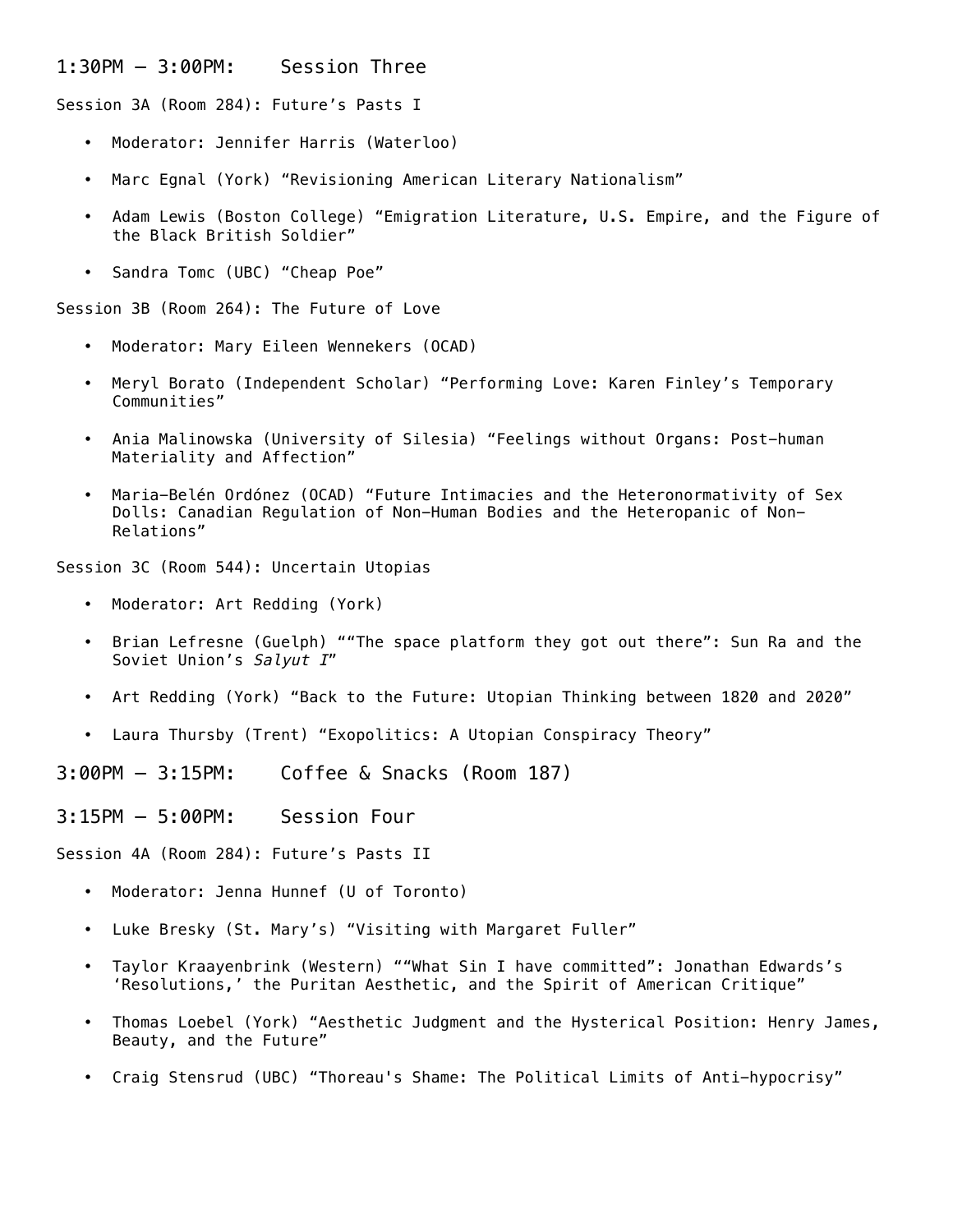Session 4B (Room 264): Anti-Racist Pedagogy: Teaching Speculative Fiction

• Roundtable organizer: Martha Kenney (San Francisco State)

Session 4C (Room 544): Healthy Uncertainties

- Moderator: Jennifer Cowe (UBC)
- Evelyn Deshane (Waterloo) "Cyberhumans: Transgender Digital Life Writing and Queer Futurity"
- Patti Luedecke (Western) "À la Carte Care: The Federalist Papers and Remoralizing the Accident"
- Alexandra Rahr (U of T) "Dreaming of Disaster: Anthropocene Futures in State Farm Insurance Ads"
- Bryce Traister (UBC Okanagan) "Why Not Vaccinating Children is Like Hanging Witches, and Vice Versa"
- 5:00PM 6:00PM: CAAS Reception (Room 187)
- 6:15PM 7:45PM: Virginia J. Rock Plenary (Room 190)
	- Elizabeth Freeman (UC Davis) "Care of the Other: Caretaking Work and Queer Relationality"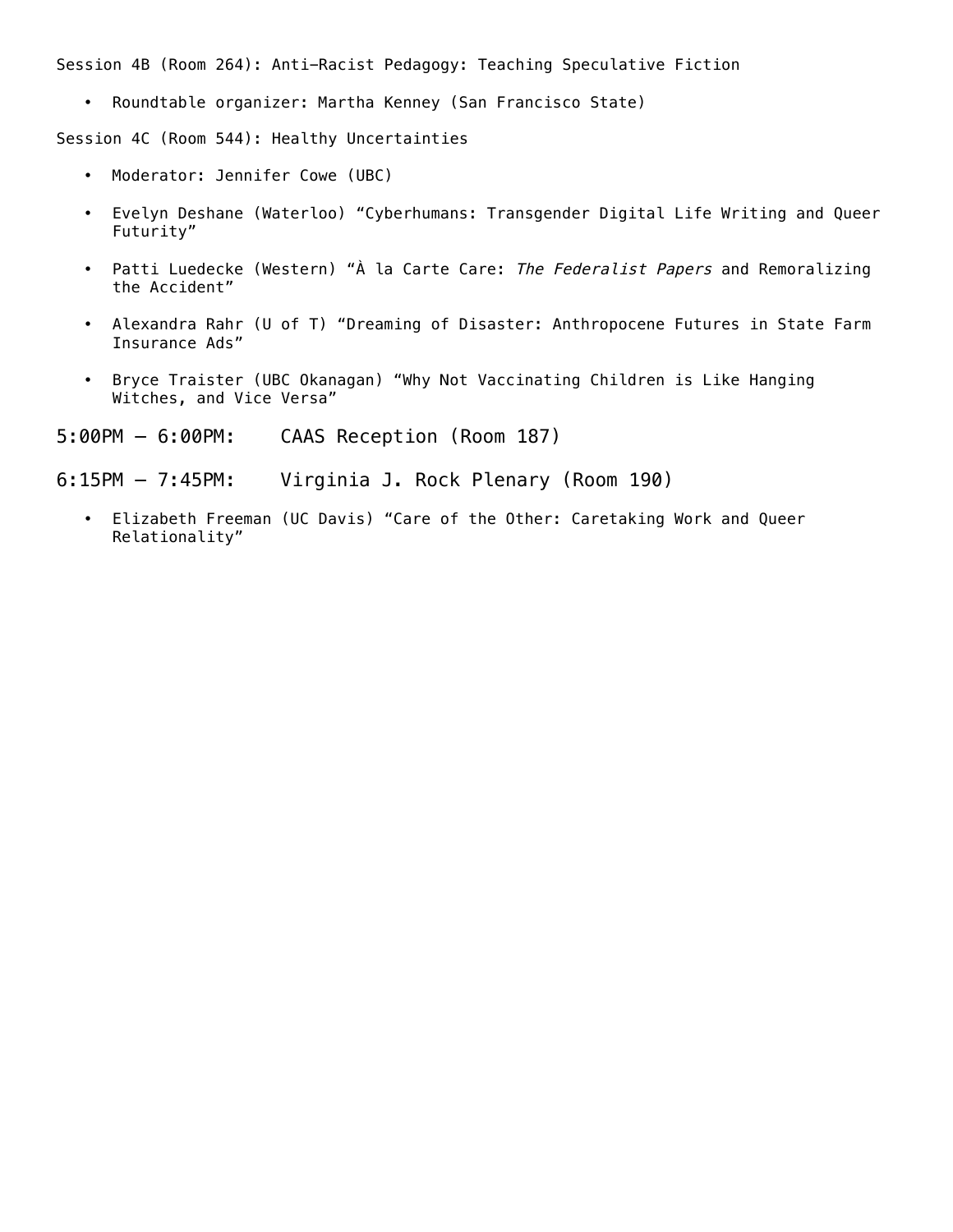### SATURDAY, October 28<sup>th</sup>

8:00AM – 9:00AM: Registration (Room 187)

9:00AM – 10:30AM: Session Five

Session 5A (Room 230): After the Apocalypse

- Moderator: Hermínia Sol (University of Lisbon)
- James Collins (Sheridan) "Reclaiming America's Future: The Post-Apocalyptic Frontier in J. G. Ballard's Hello America"
- Bryn Skibo-Birney (University of Geneva) "'Bright Side': Atwood's Post-Apocalyptic Post-Anthropocentrism"
- Hermínia Sol (University of Lisbon) "A Woman's Place Is in the Resistance: The Case of Margaret A"

Session 5B (Room 284): Against Uncertainty

- Moderator: Art Redding (York)
- Jennifer Cowe (UBC) "The Prodigal Son's Battle Cry: Dystopian Visions of America in Henry Miller's The Air-Conditioned Nightmare"
- Aaron Kreuter (York) "'Longings Even More Unimaginable': The Complications of Jewish Justice in Philip Roth's Operation Shylock"
- Maggie Ward (UNB) "Risk Society in Don DeLillo's Underworld"

Session 5C (Room 544): Society, Community, Change

- Moderator: Ross Bullen (OCAD)
- Alia Weston (OCAD) "Business and Food as a Catalyst for Change"

Session 5D (Room 190): Symposium I: The Tenses of the Virtual: Materiality, Representation, and Technical Media

- Moderator: Mary Eileen Wennekers (OCAD)
- Nannini Lee Balakrishnan (OCAD) & Daniel Ura (OCAD) "Fictional Certainty"
- Tobias Williams (OCAD) "Algorithmically Enhanced Art: Collaborating with Code"
- Samaa Ahmed (OCAD), Bijun Chen (OCAD), Sara Gazzaz (OCAD), Ginger Guo (OCAD), Katie Micak (OCAD), & Ania Medrek (OCAD) "Universal Futures"

10:30AM – 10:45AM: Coffee & Snacks (Room 187)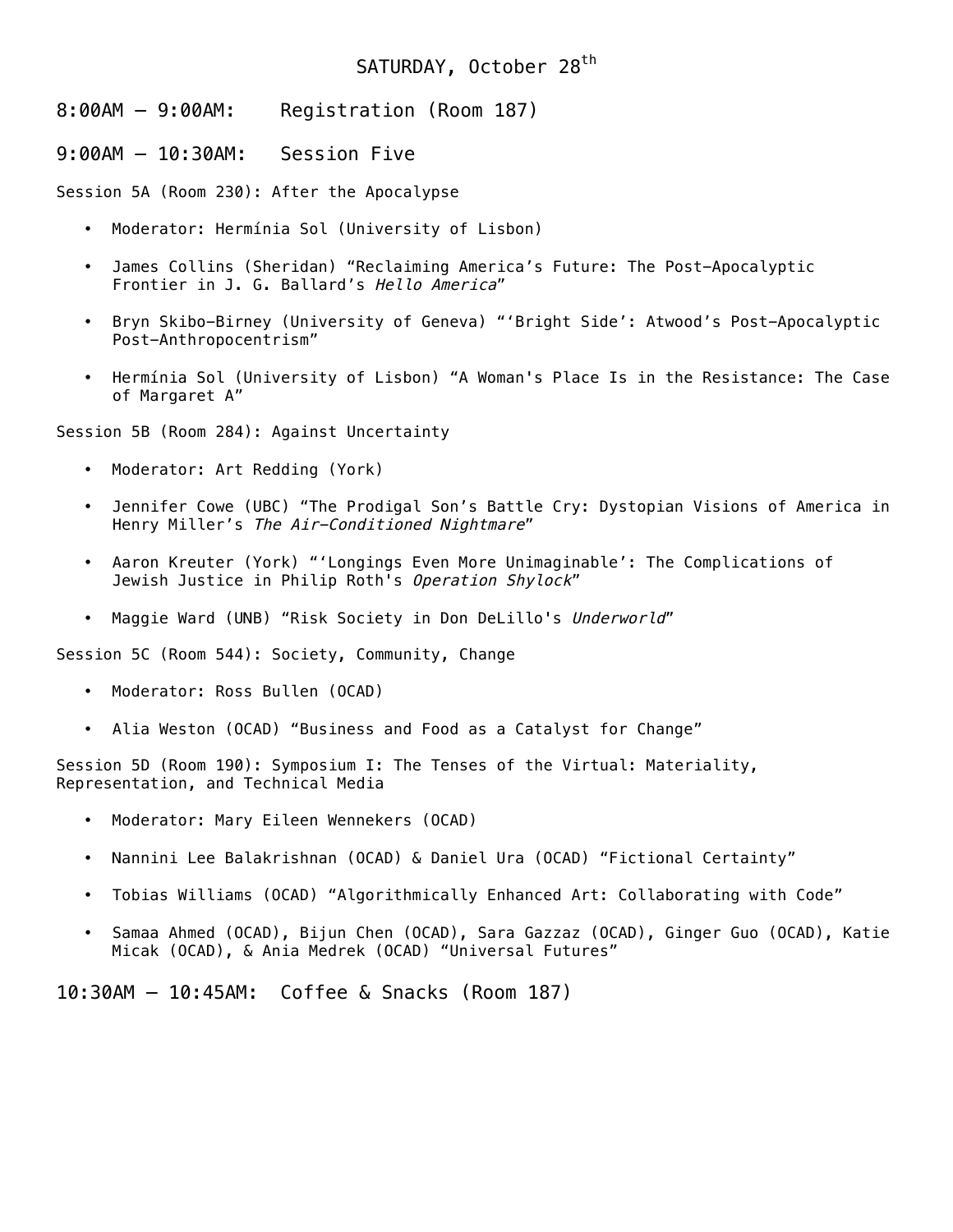#### 10:45AM – 12:15PM: Session Six

Session 6A (Room 230): Resources and Regeneration in the Anthropocene

- Moderator: Bryn Skibo-Birney (University of Geneva)
- Brent Ryan Bellamy (MUN) "What do to without Oil? On Energy Anxiety in Recent Post-Apocalyptic Fiction"
- Roberto Chiotti (OCAD) "Finding Our Way Back to the Garden: Implications for Designers and Educators in the 21<sup>st</sup> Century"
- Neta Gordon (Brock) "'That's Our Word': National Identity in Vaughn and Skroce's We Stand on Guard"

Session 6B (Room 284): Narrative Resiliency from Ruins to Race

- Moderator: Percy Walton (Carleton)
- Andrew Connolly (Trinity College) "Teaching "Black Art" at a White College"
- Chris Vanderwees (Western) "Psychoanalysis and the Social Imaginary of Ruination"
- Percy Walton (Carleton) & Jonathan Chau (Carleton) "'I'm Not Black, I'm 0J': Constructions, Productions, and Refractions of Blackness"

Session 6C (Room 544): Exploring Possible Futures: WIP from a Digital Futures Grad Class

• Cindy Poremba (OCAD) & graduate student presenters TBA.

Session 6D (Room 190): Symposium II: Chance and the Machine: Subjectivities in the Future

- Moderator: Mary Eileen Wennekers (OCAD)
- Andrew Wenaus (Western) & Christina Willatt (Western) "From Dada to Data: Granular Synthesis, Automation, and Autonomy"
- Lynne Heller (OCAD) "The Adventures"
- Stirling Prentice (Stirling Prentice + Winged Beast) "If You Are Lost, You Are Here"

12:15PM – 1:30PM: Lunch & CAAS AGM (Room 187 & Room 190)

1:30PM – 3:00PM: Session Seven

Session 7A (Room 230): Indigenous Futures

- Moderator: Jenna Hunnef (U of Toronto)
- Julie Pelletier (Newberry Library) "Deconstructing the Anthropocene Through an Indigenous Lens: Protest Art from Standing Rock"
- Ryder Thalheimer (UBC) "Learning from Bella Bella: A Community's Approach to Housing"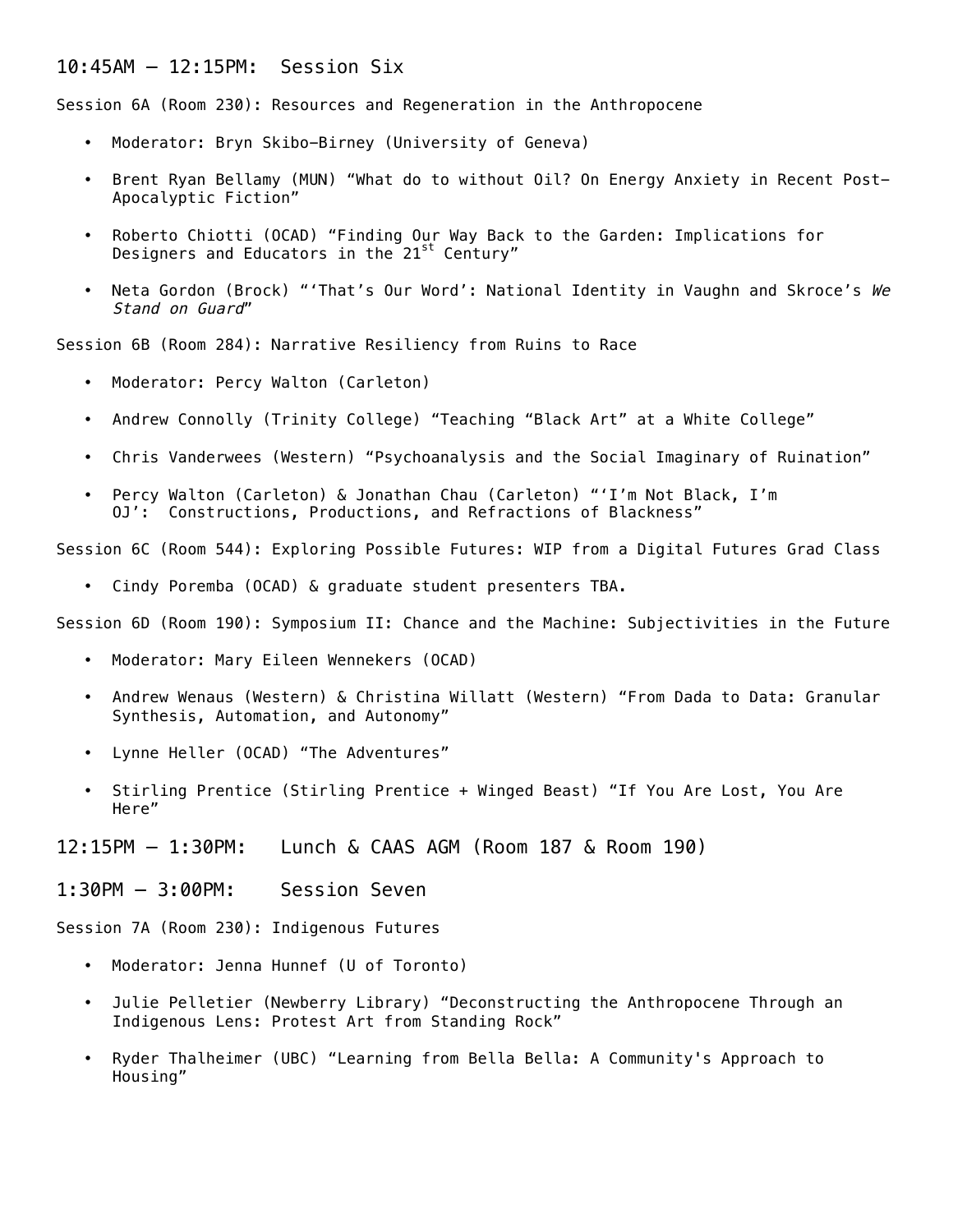Session 7B (Room 284): Youth's Futures

- Moderator: Michelle Miller (OCAD)
- Jennifer Bethune (York) "The Child Citizen and the Political Futurity of Youth"
- Nat Hurley (Alberta) "Toward a Theory of Kidless Lit and the Spoils of Non-Reproduction"

Session 7C (Room 544): Uncertain Subjects

- Moderator: Jeff Dzogola (Queens)
- Annika Rosanowski (Alberta) "Posthuman Futures in Contemporary Young Adult Dystopias"
- Anna Ziering (UConn) "The Novella as a Tool of Viral Seduction: Masochistic Temporality in Venus in Furs"

Session 7D (Room 190): Symposium III: Screening of Trading the Future (dir. b.h. Yael, 2008)

• Film screening (55 minutes) followed by Q&A with b.h. Yael (OCAD)

3:00PM – 3:15PM: Coffee & Snacks (Room 187)

3:15PM – 4:45PM: Session Eight

Session 8A (Room 230): The Uncertain Future of the University

- Moderator: Geordie Miller (Dalhousie)
- Lynne Heller (OCAD) & Kathleen Morris (OCAD) "Embodied Knowledge and the Neoliberal Turn"
- Bill Leeming (OCAD) "Negotiating the End(s) of Practice-based Education in an Era of Neoliberalism"
- Geordie Miller (Dalhousie) "Pretty Vacant: Intellectual Labour at New Public Management U"

Session 8B (Room 284): Politics, Poetics, and Pedagogy in American Literary History

- Moderator: Luke Bresky (St. Mary's)
- Mary Esteve (Concordia) "Midcentury Politics and Poetics of Incrementalism: Decision Theory and Gwendolyn Brooks's Vignette Seriality"
- Laura Fisher (Ryerson) "The Fault of the Method: Nella Larsen's Student Protest"
- Kate Stanley (Western) "Pragmatism and Pedagogy: John Dewey and John Cage at Black Mountain College"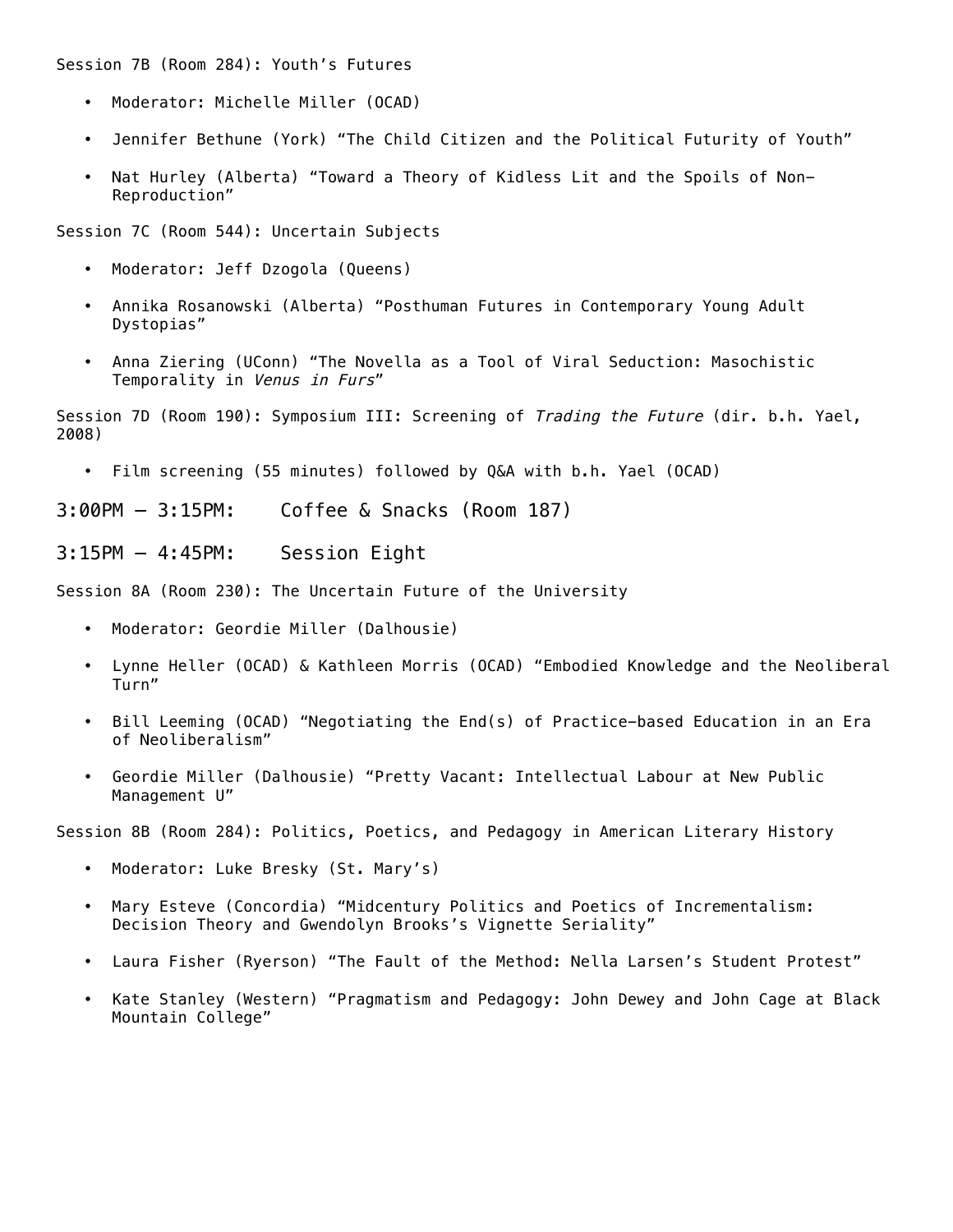Session 8C (Room 544): Poetics, Affect, Uncertainty

- Moderator: Adam Beardsworth (MUN Grenfell)
- Phillip Crymble (UNB) "Contesting the Future: Rebecca Wolff, Fence Magazine, and the Gender Politics of Post-Avant Writing Practices"
- Leif Schenstead-Harris (Concordia) "Airports, Time, Uncertainty: Reading Another Poetics of Migration"
- Carolyn Veldstra (Alberta) "Affective Labour and Uncertain Futures"

Session 8D (Room 190): Symposium IV: Transformative Future Making: Objects, Places, Scenes, and Space

- Moderator: Jessica Mace (OCAD)
- Adrienne Crossman (Windsor) "Fear of a Queer Planet Series"
- Matthew-Robin Nye (Concordia) "Crashing Worldings Together: Three Works"

5:00PM – 6:00PM: CAAS Reception (Room 187)

6:15PM – 7:45PM: Robert White Plenary (Room 190)

• Ramzi Fawaz (Wisconsin-Madison) "Legions of Superheroes: Multiplicity, Diversity, and Collective Action Against Genocide in the Superhero Comic Book"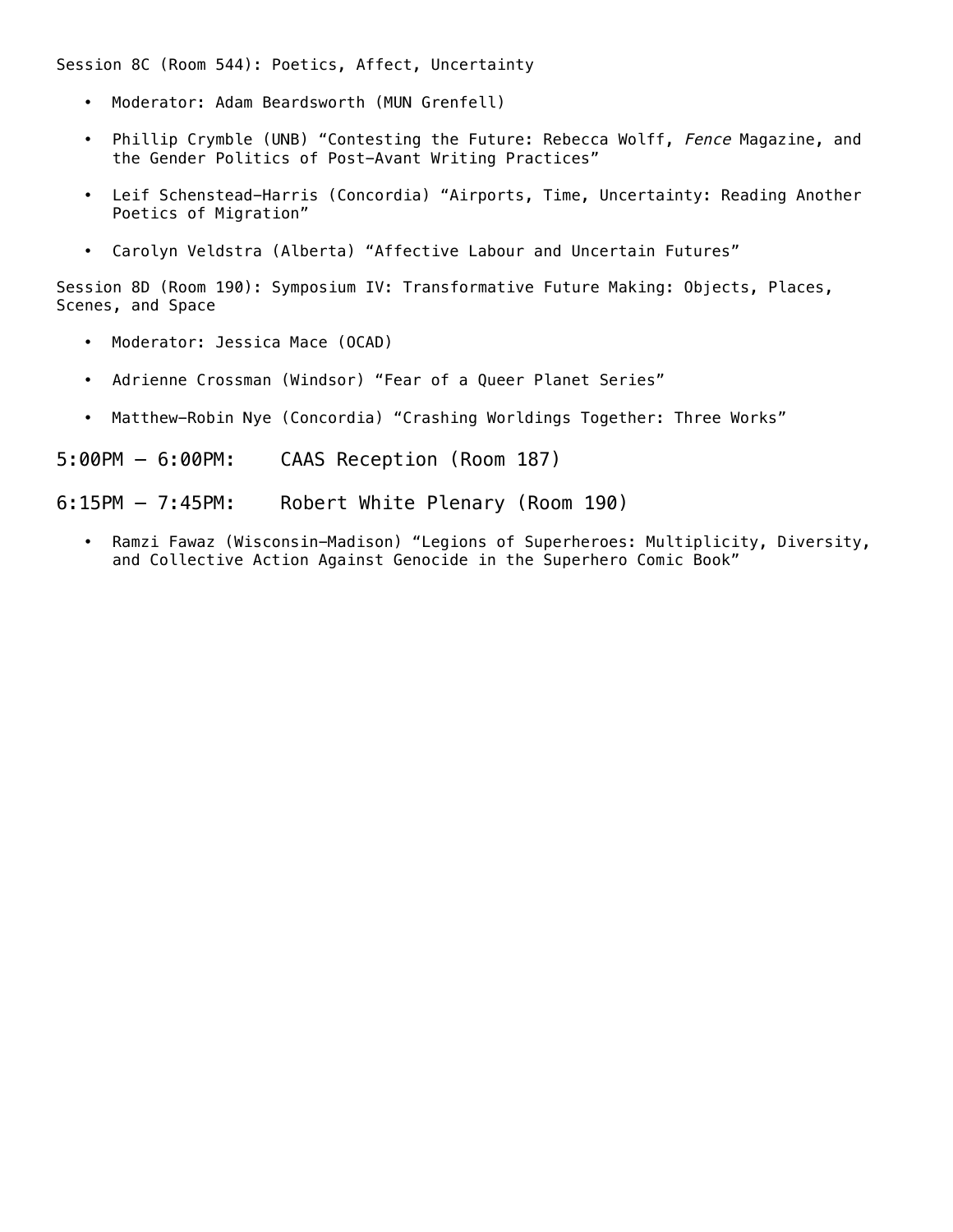#### SUNDAY, October 29<sup>th</sup>

8:00AM – 9:00AM: Registration (Room 187)

9:00AM – 10:30AM: Session Nine

Session 9A (Room 230): Time, Sex, and Television

- Moderator: Julie Pelletier (Newberry Library)
- Nicole McCleese (Central Michigan) "Rebellion, Dissent, and Other Disruptions to Heteronormative Time: Queer Theory's Historical Performativity and TV's Pornographic Suffering in Outlander"
- Suzannah Showler (Ohio State) "After the Final Rose: the False Promise of the Future on The Bachelor"

Session 9B (Room 284): Uncertain Time and Place in Stephen King

- Moderator: Lindsey Banco (Saskatchewan)
- Jeff Dzogola (Queens) "The Metageography of Stephen King's Maine"
- Nicola Nixon (Concordia) "Stephen King's Preemptive History"

Session 9C (Room 544): Technologies of the Self

- Moderator: Alia Weston (OCAD)
- Samaa Ahmed (OCAD) "Putting the Self in Selfie"
- Mazi Javidiani (OCAD) "Our Obsession with Gadgets: Imagining Futures Beyond Robots, Devices, and Interfaces"
- Ala Roushan (OCAD) "Simulated Hyperreal: Territorialization Beyond the Limits of Human Perception"

10:30AM – 10:45AM: Coffee & Snacks (Room 187)

10:45AM – 12:15PM: Session Ten

Session 10A (Room 230): Music, Popular Culture, and Representations of Resistance

- Moderator: Peter Brown (Mount Allison)
- Peter Brown (Mount Allison) "'You better shut up and listen!': The Screamers, Punk Nihilism and Pop Futurity"
- Ryan Gaio (UNB) "'Wouldn't it be nice if we were older?': The Optimistic Possibilities of Youth and Rock and Roll in Thomas Pynchon's The Crying of Lot 49"
- Ed Shannon (Ramapo College) "Good Grief Comrade Brown! Woody Guthrie, Charles Schulz, and the 'Moronic Creations Parading Under the Banner of "Comics"'"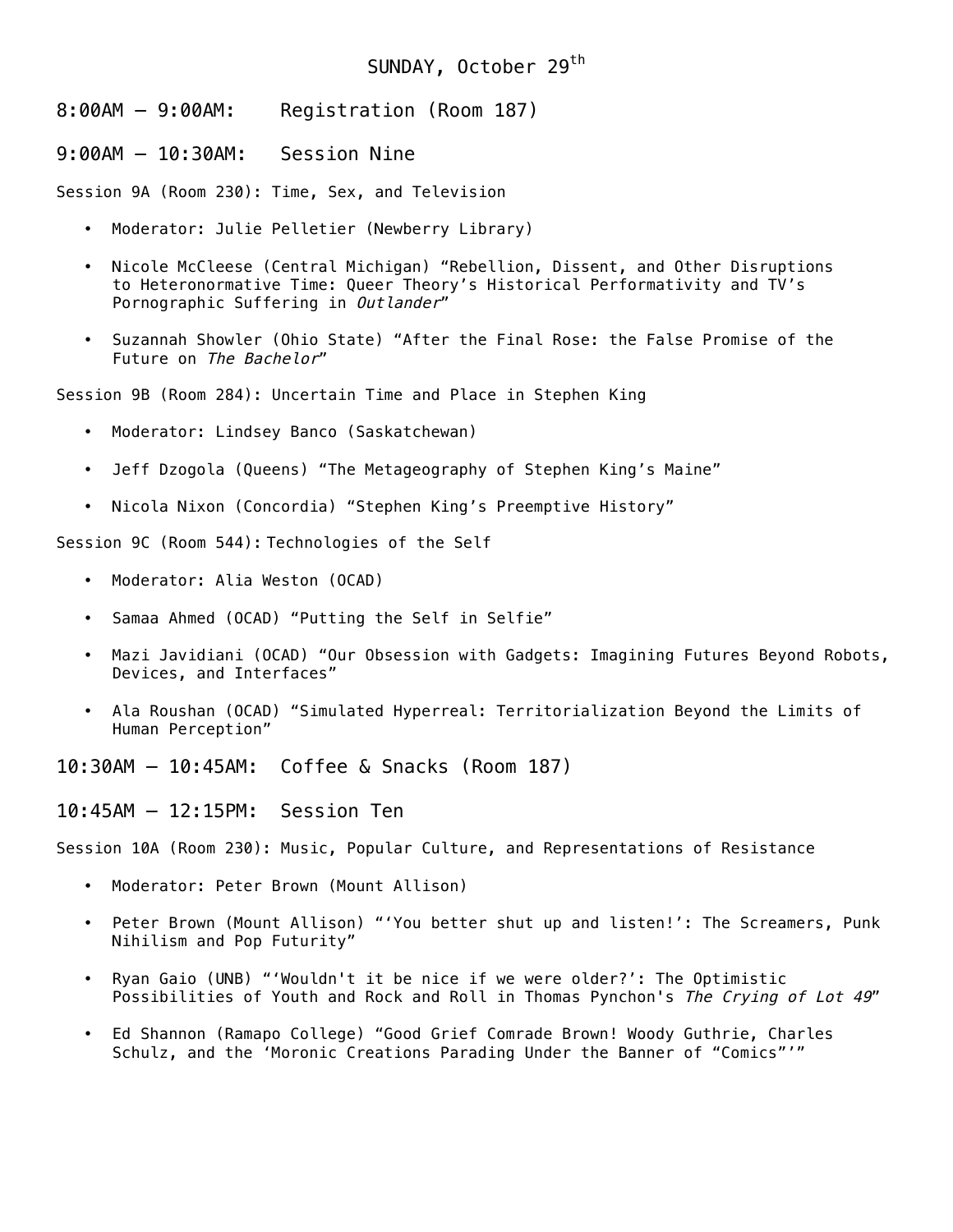Session 10B (Room 284): Future Markets and Mass Extinctions

- Moderator: Brent Ryan Bellamy (MUN)
- Mariusz Marszalski (Universty of Wroclaw) "Speculations on the Future of Economic Models in the Wake of Trans/Posthuman Sentient Evolution in Charles Stross' Accelerando"
- Jordan Sjol (Duke) "From Options Pricing to Mass Extinction: Performative Models in Finance and Climate Science"
- Mark Soderstrom (SUNY Empire State) "Speculative Futures: Neoliberal Economy and Resistance in Speculative Fiction"

Session 10C (Room 544): Paranoid Futures

- Moderator: Ross Bullen (OCAD)
- Lindsey Banco (Saskatchewan) "Flight-Control-Technology: The Case of the Aviation Mystery/Thriller"
- Ross Bullen (OCAD) "The Crying of Cicada 3301: Thomas Pynchon's Cryptocurrencies"
- Jason Haslam (Dalhousie) "Ellison, Delany, and the Forgetting of Things Future"
- Chris McIntyre (York) "The Artist as Cold War Psychiatric Subject in Charles Willeford's Pick-Up"

Session 10D (Room 554): Future Visions

- Moderator: Mary Eileen Wennekers (OCAD)
- Jeremy Bowes (OCAD) "How Can Data Visualization Address Uncertainty"
- Michele Mastroeni (OCAD) "Science Fiction and Our Attitudes Towards Technology: Seeing Value Once the Shine Wears Off"
- Andrew Woods (Western) "Visions of the Future"